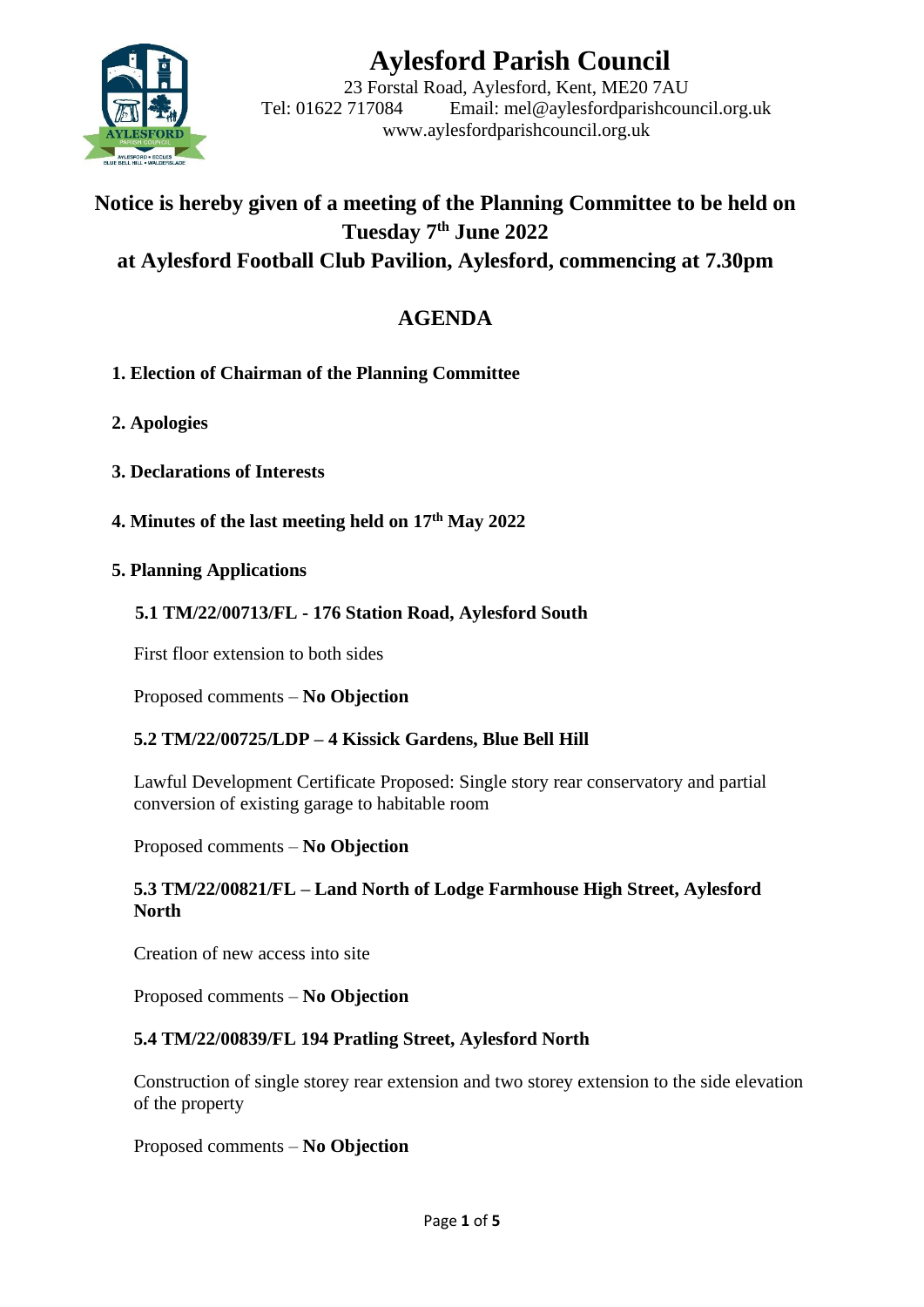#### **5.5 TM/22/00870/RD – Land South West of London road and West of Castor Park, Allington**

Details of Condition 5 (Archaeological Field Evaluation) Condition 6 (Herras Fencing) submitted pursuant to planning permission TM/19/00376 Outline Application: permission for a residential scheme of up to 106 units, associated access and infrastructure

Proposed comments – **No Objection**

# **5.6 TM/22/00907/FL – Land North of 351 Hermitage Lane, Aylesford South**

Erection of 42No. residential dwellings including affordable housing. Enhancement of existing access from Hermitage Lane and provision of associated hardstanding, Landscaping, open spaces and infrastructure including drainage and earthworks

Proposed comments – **No Objection**

# **5.7 TM/22/00947/FL – 74 Rochester Road, Aylesford North**

Altered porch overhang and front door position together with elevational alterations

Proposed comments – **No Objection**

# **5.8 TM/22/00994/CAN – Land North of 351 Hermitage Lane, Aylesford South**

Consultation by Maidstone Borough Council (Reference 22/502027/FULL): Erection of 42 no. residential dwellings including affordable housing. Enhancement of existing access from Hermitage Lane and provision of associated hardstanding, landscaping, open spaces and infrastructure including drainage and earthworks

Proposed comments – **No Objection**

#### **5.9 TM/22/00985/RD - Land South of London Road and East Of Hermitage Lane Aylesford South**

Details of condition 20 (archaeological programme) submitted pursuant to planning permission TM/17/01595/OAEA (Outline Application: The erection of up to 840 dwellings (including affordable homes) with public open space, landscaping, sustainable drainage systems, land for a Primary School, doctors' surgery and for junction improvements at Hermitage Lane/A20 junction, and a link road between Poppy Fields roundabout and Hermitage Lane. Vehicular accesses into the site from Poppy Fields Roundabout and Hermitage Lane. All matters reserved with the exception of means of access**)**

Proposed comments – **No Objection**

#### **5.10 TM/22/01012/RD – Aylesford Recreation Ground Forstal Road Aylesford North**

Details of conditions 2, (Management and Maintenance Scheme) 3, (Community Use Agreement) 8, (Construction Management Plan) submitted pursuant to planning permission TM/22/00117/FL (Creation of a Community 3G Football Turf Pitch (FTP) (9188 sq. metres) with associated features)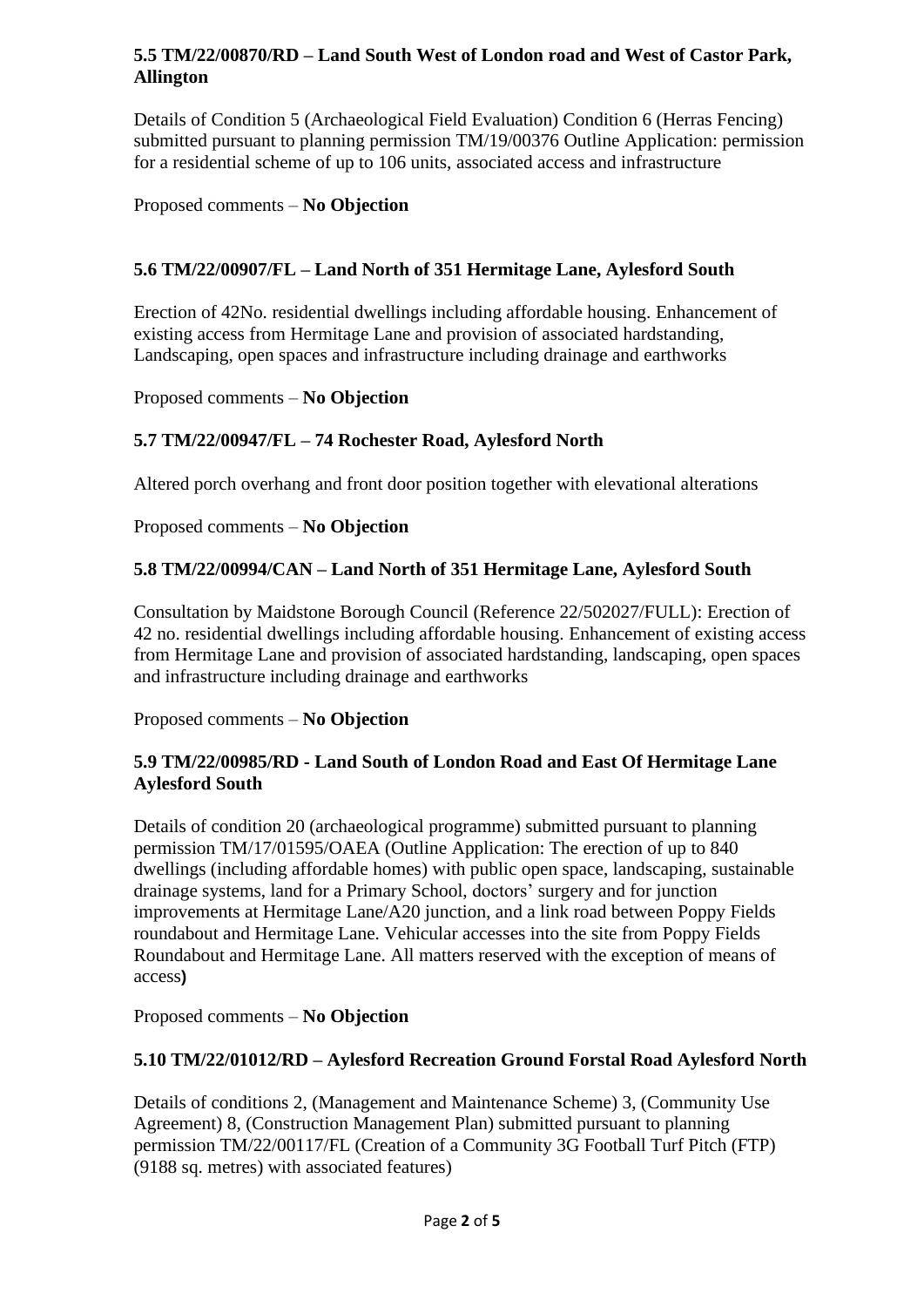Proposed comment, for discussion

#### **Strong Objection to the parking arrangements**

- **1. Public transport has now been withdrawn**
- **2. The existing 42 parking spaces need to be shared with the village hall users**
- **3. The extra 14 parking spaces are not sufficient**
- **4. The residents of the village already suffer inconvenience when football visitors take up all the public parking spaces.**

#### **5.11 TM/22/01024/TPOC - 122 Tunbury Avenue Walderslade**

Two Oak trees -Crown reduction of these/ this tree (s). Detailed as <30% overall reduction in volume equating to <12% reduction in radial distance or branch length to take place. This would equate to 2-3 metres. While carrying out the reduction it is necessary to remove or thin out any dead or dying branches that may cause harm to users of the garden, any rubbing or crossing branches and branches interfering with overhead lines. T5 and T6 of Tree Preservation Order

Proposed comments – **No Objection**

#### **5.12 TM/22/00877/TNCA - 263 Woodlands Road Aylesford South**

1 x Chestnut (applicants ref. T1) - Pollard at approx. 8M as shown in photo; 1 x Yew (applicants ref. T2) - Reduce height by 1 quarter and trim as specified, (remove deadwood); 1 x Scots Pine, 1 x Chestnut (applicants ref. T3 and T4) - Reduce height by 1 quarter and trim to prevent overhang onto public highway and footpath; 1 x Chestnut (applicants ref. T5) - Re-pollard and tidy to previous points at 10M; 1 x Conifer (applicants ref. T6) - Pollard to unspecified height; 1 x Larch (applicants ref. T7) - Reduce height by 1quarter as specified; 1 x Hornbeam (applicants ref. T8) - To reduce height of the tree to around gutter height of the neighbour's house and shape remaining stems as specified; 1 x Chestnut (applicants ref. T9) - Reduce to previous points at approx. 12M, (remove deadwood); 1 x Sweet Chestnut (shown in photo - applicants ref. T10) - Remove the stems which overhang the footpath and reduce the height by 1 quarter; Line of mixed Conifers/Spruce (applicants ref. G1) - reduce to 8ft and trim both faces to create a balanced square hedgerow and prevent hang over onto public footpath

Proposed comments – **No Objection**

#### **5.13 TM/22/00999/LDP - 5 Roman Close, Blue Bell Hill**

Lawful Development Certificate Proposed: Single storey rear extension

Proposed comments – **No Objection**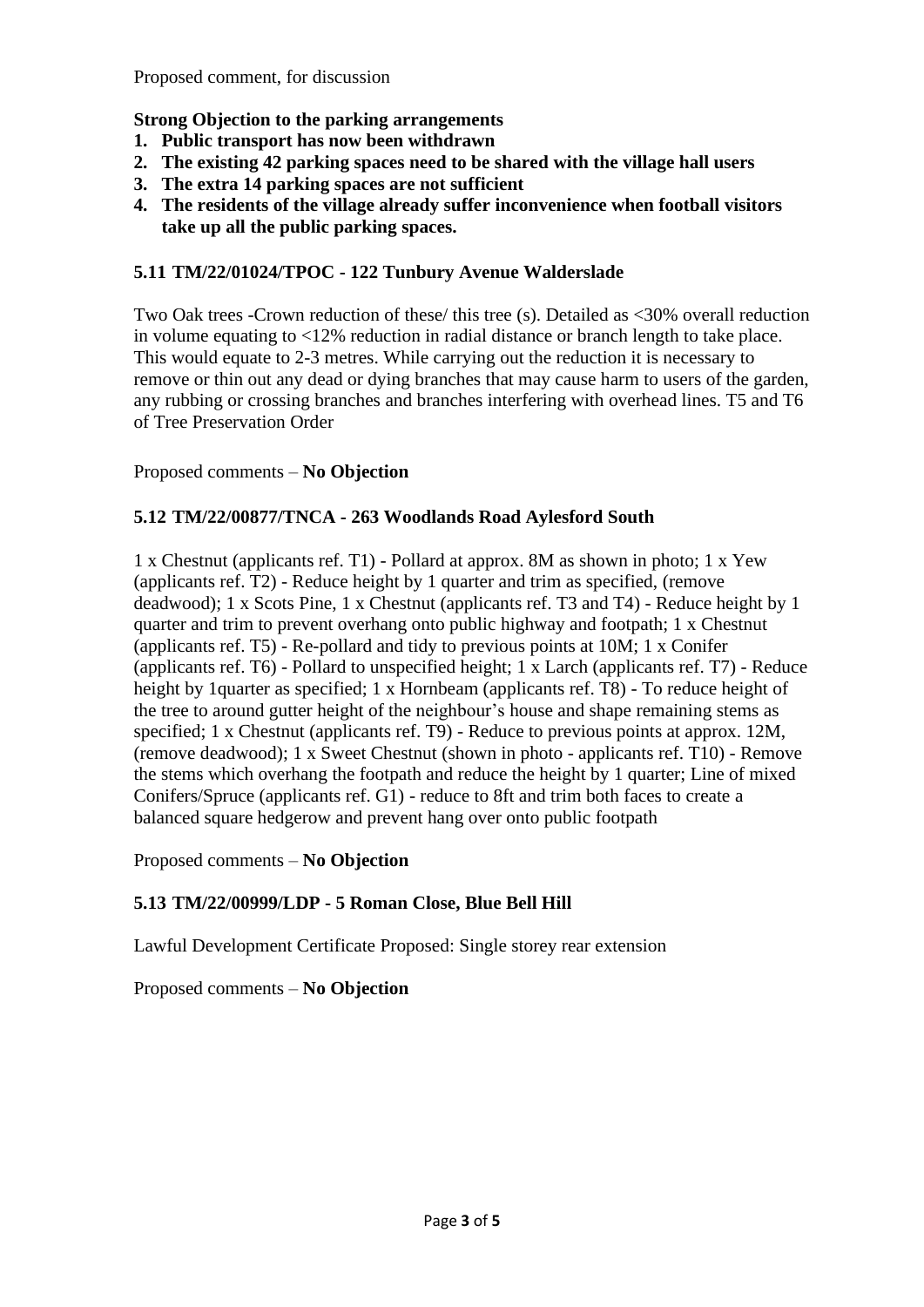# **5.14 TM/22/01039/TPOC - 42 Walsham Road, Walderslade**

T1 - Silver birch on rear garden boundary, blocking light and encroaching into neighbour's garden. To prune and reduce height of tree to 2 stems and bring tree back towards boundary to allow tree to shape better and improve light and amenity. 3 cuts in total: 1 - to main stem at a height of approx. 3.5m. 2 - to secondary stem at a height of approx. 2.5m. 3 - to secondary stem at a height of approx. 2.5m standing in Tree Preservation Order No 1, 1969

Proposed comments – **No Objection**

#### **5.15 TM/22/01060/FL – 8 Little John Avenue, Walderslade**

Proposed first floor side extension

Proposed comments – **No Objection**

#### **5.16 TM/22/01065/TPOC – TNT Home Farm Hall Road, Aylesford South**

T1 Holm Oak - crown raise to maximum 5M, T2 Sycamore - crown raise to maximum 5M, T3 Sycamore - crown raise to maximum 5M, T4 Sycamore - crown raise to maximum 5M, T5 Sycamore - crown raise to maximum 5M, T6 Sycamore - crown raise to maximum 5M, T7 Sycamore - crown raise to maximum 5M, T8 Ash - crown raise to maximum 5M, T9 Sycamore – crown raise to maximum 5M, T10 Sycamore - crown raise to maximum 5M, T11 Field Maple - crown raise to maximum 5M, T12 Field Maple - crown raise to maximum 5M, T13 Field Maple - crown raise to maximum 5M, Standing in group G1 of Tree Preservation Area. Reason for works, so the applicant can park their lorries and vans under the trees without causing damage to the trees

Proposed comments – **No Objection**

#### **5.17 TM/22/01066/FL – 3 Oak Gardens, Blue Bell Hill**

Erection of porch

Proposed comments – **No Objection**

#### **5.18 TM/22/01082/PDVLR – 283 Bull Lane, Eccles**

Prior Notification for Residential Extension (Part 1 Class A): Single storey rear extension to a depth of 6.00m, maximum roof height of 3.05m, and eaves height of 2.60m

Proposed comments – **For discussion to agree a comment**

#### **5.19 TM/22/01127/WAS - Cobtree House Forstal Road, Aylesford North**

Section 73 application to vary conditions 2 and 14 of planning permission MA/17/ To amend the layout of the non-hazardous wate recovery facility (KCC reference/ KCC/MA/0074/2022)

Proposed comments – **For discussion to agree a comment**